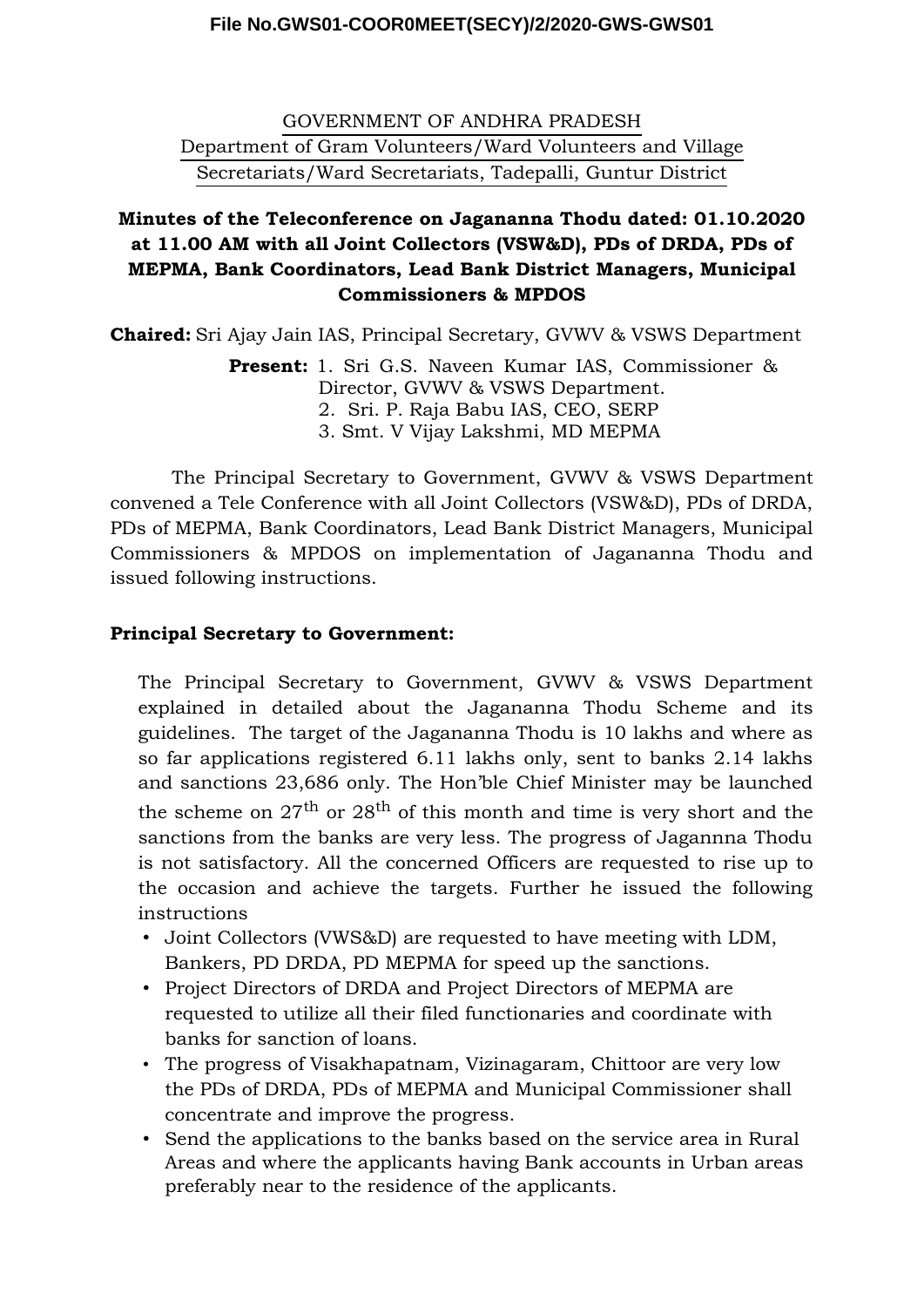- The Municipal Commissioners/MPDOs/ Lead Bank Managers can send the applications duly considering the work load of the bank branches
- If opening of new account is needed the respective banks will open the accounts and Volunteers / Community Coordinators/ Village Organization Assistants/ Resource Persons / Community Organizers / Welfare Assistant / Ward Welfare & Development Secretary will assist in opening of bank accounts.
- All the applications shall be sent to the banks within 2 days, get sanctions and ready for grounding.
- The Bank Coordinators and the Lead Bank Managers are requested to issue necessary instructions to the all Bank Branch Mangers to sanction the loans under the Jagananna Thodu Scheme. Further requested to sanction loans and not to disburse until the scheme launched by the Hon'ble Chief Minister.
- Joint Collectors (VWS&D) are requested to note that they have to conduct program at district head quarters on the day of launching of the Scheme by the Hon'ble Chief Minister at State Level.
- Bankers are requested to sanction loans liberally with big heart on humanitarian grounds and the interest will be reimbursed once in a three months by the Government. The entire machinery of SERP, MEPMA, GSWS will help in recovery of loans.
- Under PM SAMNidhi 7% interest will be borne by the Government of India and remaining interest portion will be borne by the Government of Andhra Pradesh
- Logins given to all bankers for easy updating of data and technical experts also positioned to sort out the technology issues.
- The field functionaries of SERP and MEPMA shall assist in loan documentation to the bankers.
- The Municipal Commissioners of GVMC, VMC, Tirupathi, Nellore, Guntur, Kurnool and other Municipal Corporations are requested to concentrate and achieve the progress.

# **Commissioner & Director**

- The Commissioner & Director, GVWV&VSWS Department explained about the generation of applications with QR code which is useful for updating of data to the bankers.
- The ID cards also printed with the same QR Code only, for sanction of loans ID card may not necessary.
- Technical support team also positioned and their names are shared in SOP and FAQs and requested to utilize their services whenever needed